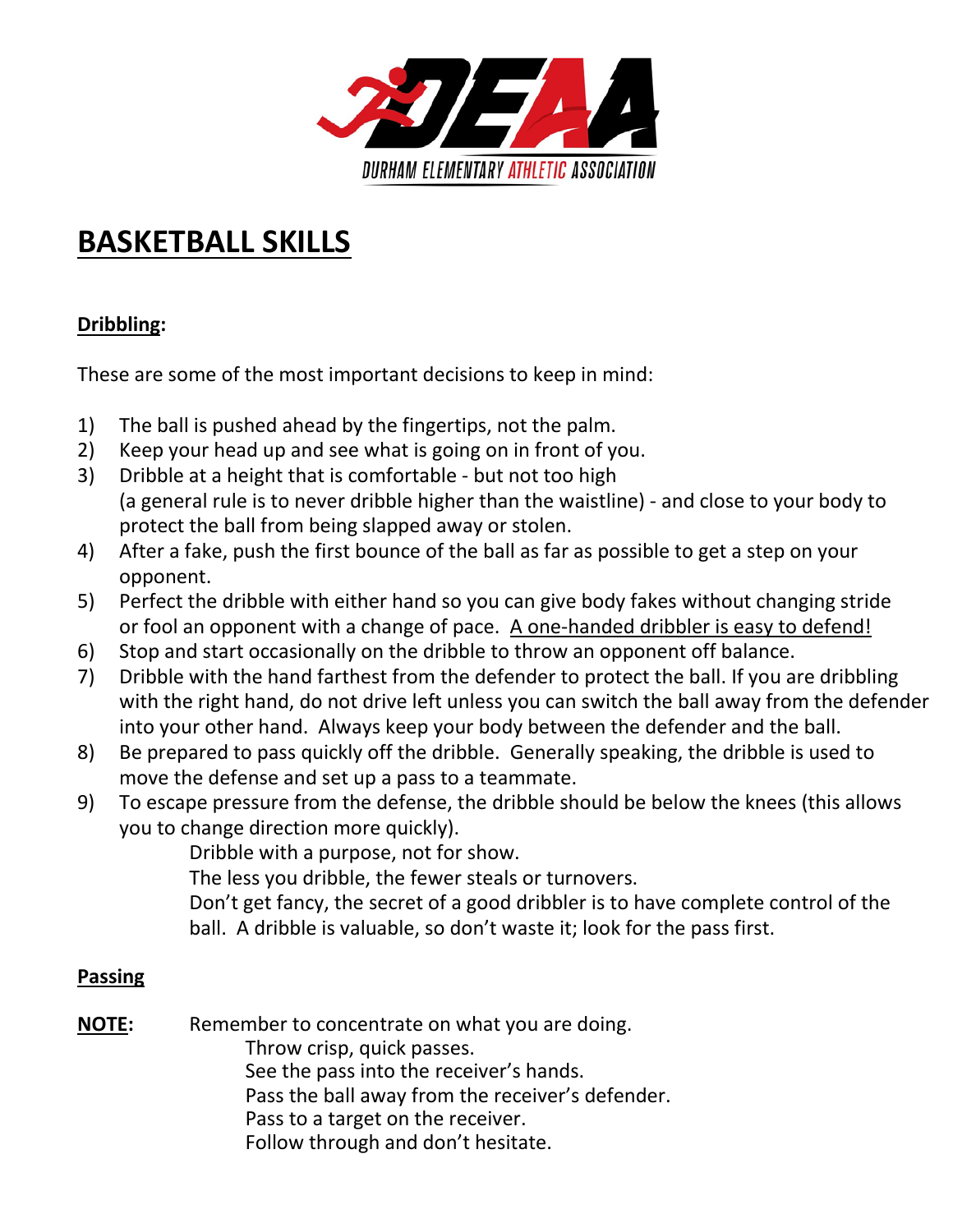**\*Ball Fake:** Fake before passing is frequently a good idea, especially when inbounding the ball.

## **Body Position:**

- 1) Feet spread shoulder width apart
- 2) Either foot slightly forward of the other
- 3) Knees bent
- 4) Waist bent slightly forward
- 5) Back straight
- 6) Weight balanced on balls of feet
- 7) Head up looking forward
- 8) Hands on side of ball slightly behind, fingers spread, thumbs up
- 9) Ball held firmly by pads of fingertips

## **Chest Pass:**

- 1) Elbows are out a little from the body and bent
- 2) Step towards the direction of the pass
- 3) Fully extend elbows, quickly snap the wrists and finish the pass with thumbs down palms out
- 4) If the ball has backspin that indicates good wrist flexion and hence a quick, crisp pass
- 5) The pass leaves your chest and ends at the receiver's chest

## **Bounce Pass:**

Used to avoid interceptions and when a receiver is running to the basket and will likely make a layup. Surprise makes the bounce pass effective.

Repeat steps 1-9 for body position and 1-3 from chest pass.

- 1) Bounce the ball close to the defender's feet in order to make them reach the maximum distance if they try to intercept the pass
- 2) The pass should bounce about 2/3 of the way between the passer and receiver \*A pass bounced too close to the receiver comes up fast and low making it hard to catch \*A pass bounced too far from the receiver loses speed and floats making it easy to intercept

## **Overhead Pass (used primarily to get the ball into the pivot or for an outlet):**

- 1) Hold ball overhead
- 2) Arms are almost fully extended
- 3) Hands are on the sides of the ball slightly towards the back
- 4) Fingers spread pointing upwards, thumbs behind the ball
- 5) Release the ball with a quick snap of the wrists and fingers. Follow through towards the target with arms fully extended and step.
- 6) Do not pull the ball back overhead before release of the ball because you will telegraph the pass to the defender.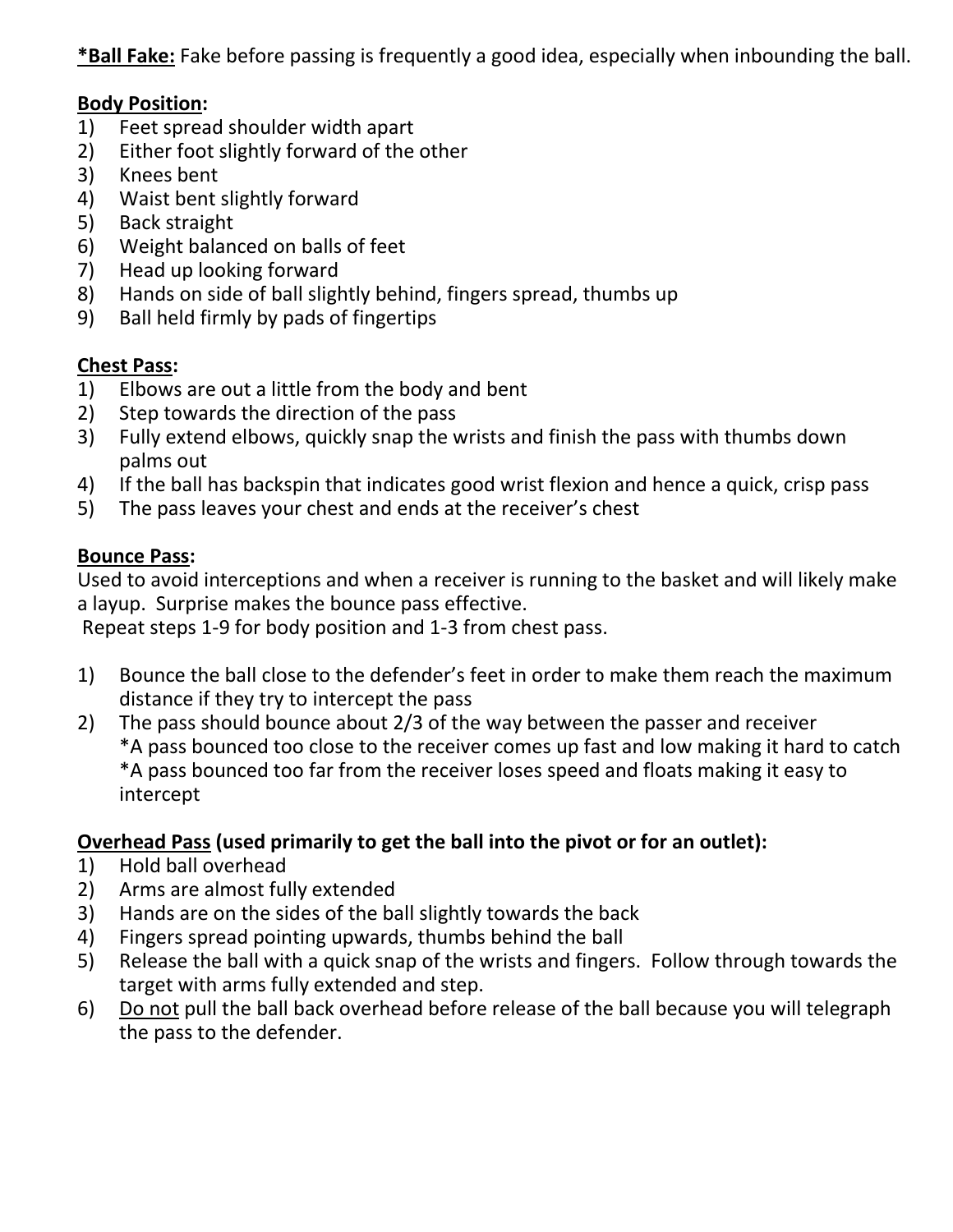## **Moving without the ball**

In a 40-minute game, a team will have about 20 minutes on offense. If each player handles the ball equally, then it leaves 16 minutes in which you could be on offense without the ball.

- 1) Move with a purpose- this places maximum pressure on the defense.
- 2) When you pass the ball, you must make one of three moves:
	- i) move toward the ball (to pick or receive pass) "pick and roll"
	- ii) move to the basket for a return pass "give and go"
	- iii) move away from the ball to pick or to clear one side out
- 3) Do not clog the middle. Clear out and keep it open for scoring opportunities unless you are setting a screen for a teammate.
- 4) *Keep Moving!* Do not stand around and allow the defense to capitalize and jam up your teammates. If you have nothing to do at least move and make your man move with you (clear out).
- 5) Never run in a straight line. Make it tough for an opponent to "read" you. Use speed changes, fakes etc. (confuse the defensive player).
- 6) If your teammate sets a pick, be prepared to run your check into it. Brush your teammate as you pass them by.
- 7) Set up your check before running them into a pick. Eg. Jab step, look away, spin off.

#### **Reasons for moving without the ball:**

- 1) To clear an area
- 2) To avoid double teaming
- 3) To set a pick
- 4) To increase chances of offensive rebounds

"A player should always be thinking of what he can do to make himself useful to the team"

#### **SHOOTING**

#### **SET SHOT, JUMP SHOT**

1. Body position: facing basket feet are shoulder width apart, right foot is slightly ahead of left (opposite for left-handed) knees are slightly flexed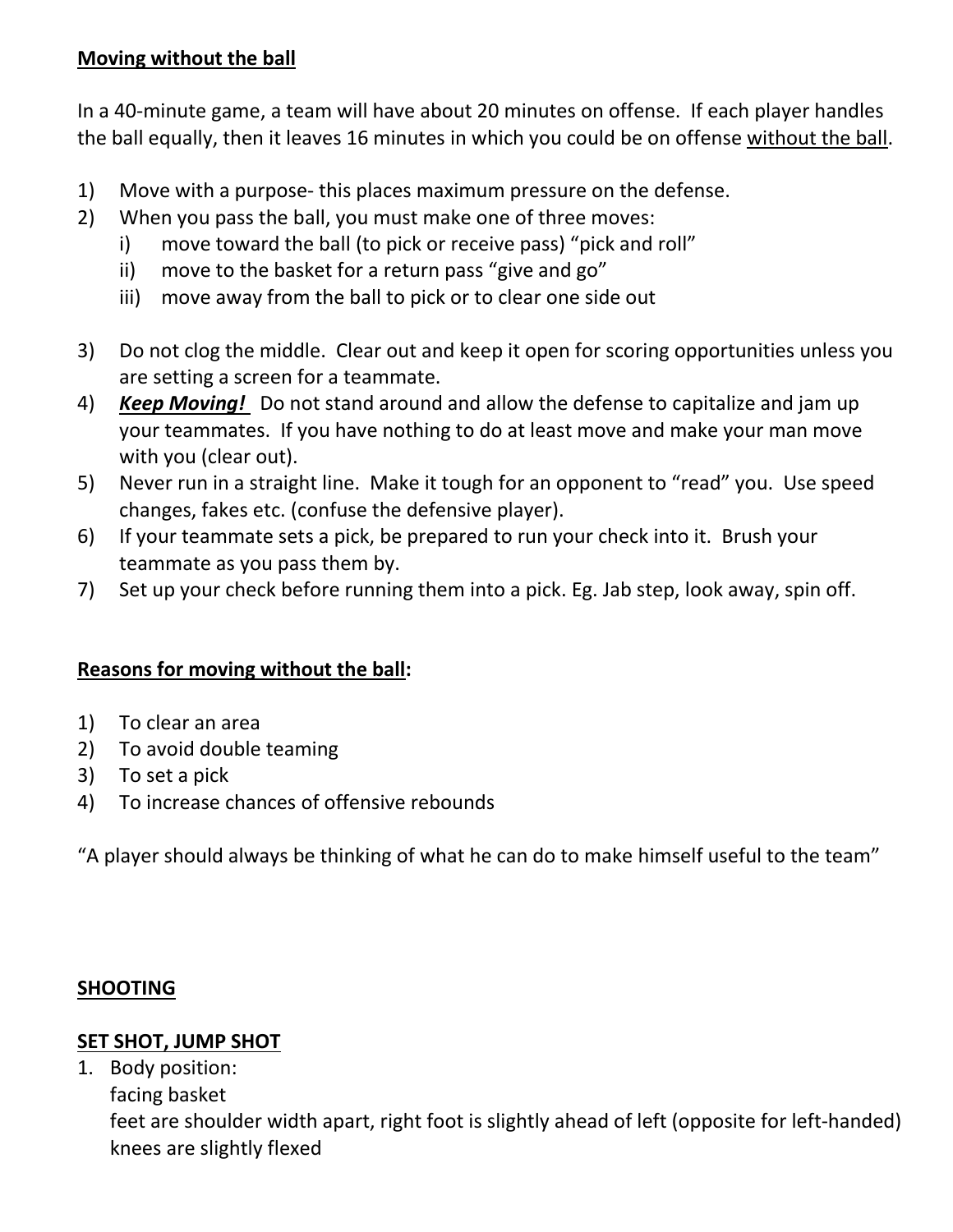2. Arm and wrist position:

upper arm and forearm angle =  $90^{\circ}$ elbow must be kept in, forearm vertical; elbow under or below the ball wrist flexed until you can see a wrinkle

3. Hand and ball position:

the ball must be balanced on the shooting hand so that it doesn't touch the palm the fingers are comfortably spread (not stretched) the ball makes contact with the entire length of all fingers (not with the tips) the left hand does not grip the ball, it only supports the ball on the shooting hand

4. The shot:

the shot begins by straightening the knees when the knees are straightened, the elbow lifts the ball at the same time the wrist then flicks under the ball to give it a backspin (very important)

5. Follow through:

the shooter should be looking at the basket, not the ball, shooting hand fingers pointing down as if taking a cookie out of the jar

the wrist is pointing at the rim

## **GENERAL SHOOTING TECHNIQUE:**

- 1. Once the shot starts, the ball should move smoothly and continuously until it is released.
- 2. From the set position the ball should move up and towards the basket (never back). If the ball moves back the shooting action becomes a throwing action.
- 3. In the jump shot, the body must get into the shooting position quickly. The quicker you do this the quicker the ball will be released and the less chance the defender will have to stop the shot.
- 4. To get into shooting position quickly:
	- i) "slam" dribble to get the ball up closer to the head
	- ii) get both feet on the floor quickly after ending the dribble and pointed towards the basket.

## **Defense**

- 1. Body position is the most important aspect of defense (between your man and the basket in a proper defensive stance: feet shoulder width apart, head up, eyes at the numbers on the balls of your feet, hands at the ready for a possible steal or block).
- 2. Never sacrifice your defensive body position for a steal except on coach's orders. (Not behind the back steals)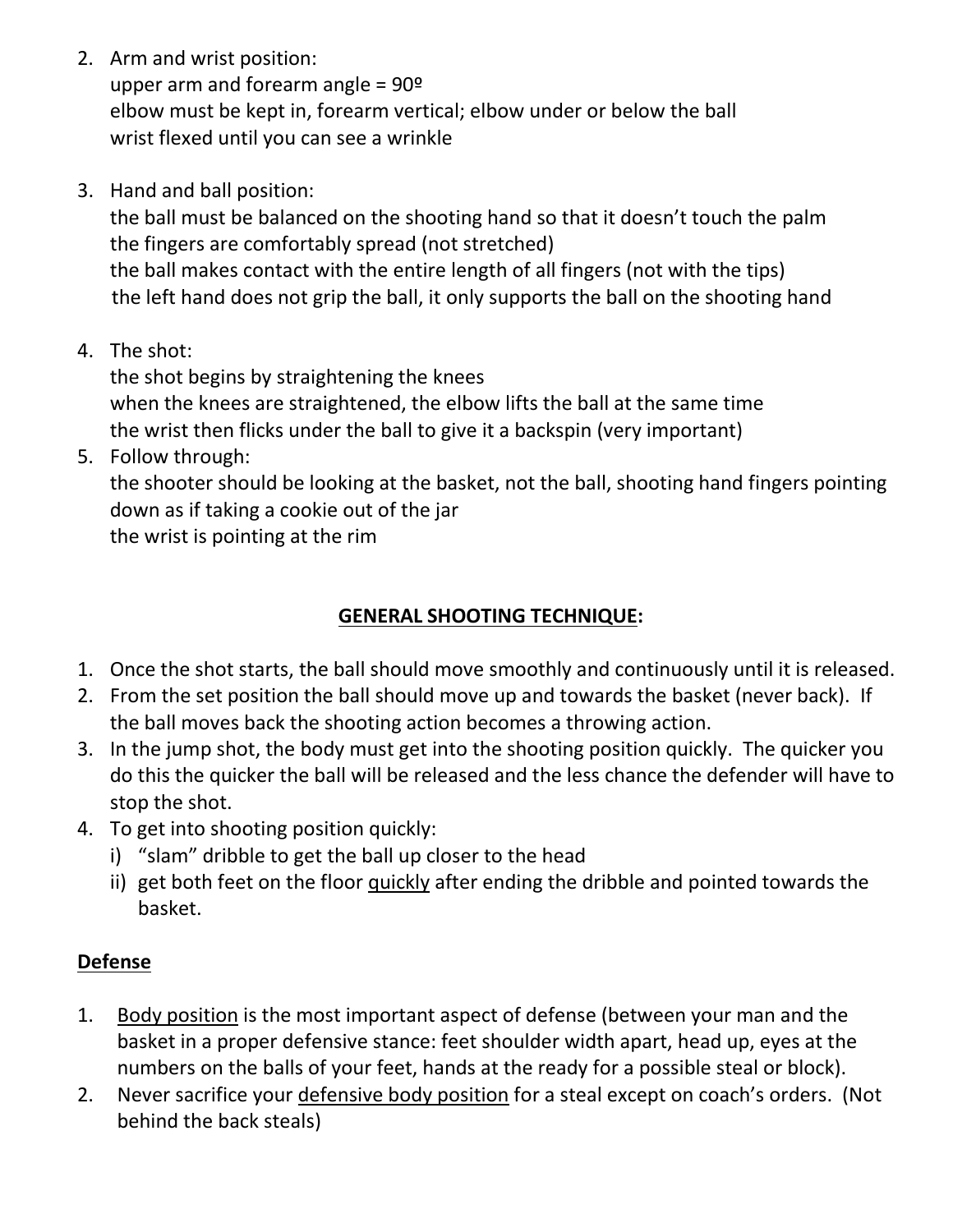- 3. When attempting to steal, you must be balanced, so that if it is unsuccessful, you can recover defensively and not give up a lay-up (only steal in the direction of the dribble). If a defensive man beats you, turn and quickly reestablish a new defensive body position.
- 4. Overplay an obviously right or left-handed player. If he beats you with his wrong hand, you must then play him honest. (Remember this for offense as well)
- 5. Never cross your feet, a good ballplayer will be making the lay-up before you recover your body position.
- 6. Switch only when you can't fight through a pick. The man being picked off must drop back quickly to prevent the pick and roll.
- 7. The closer your check comes to the basket, the smaller the distance between you and your check.
- 8. When your check shoots, jump up with your arm extended straight up (shooting over an outstretched arm is very difficult).
- 9. Never leave your feet until the shooter has left his feet.
- 10. If your check does not have the ball, maintain a defensive position, so that you can see your check and the ball at the same time (peripheral vision).
- 11. Never be lazy and watch the ball because your check will sneak up behind you for a return pass.
- 12. Sliding through (fighting through).
	- a) defensive men must help each other by calling out the picks "pick left", "pick right";
	- b) the man picked must fight behind the pick if there is no room in front of the pick;
	- c) help your teammate through the pick (there is no foul for pushing your own man).
- 13. On ball: Your man has the ball. You are between them and the basket.

One Pass away: Inside hand and foot forward. Hand in passing lane. Two Pass away: Inside the key. Point so that you see your man and the ball.

## **Rebounding**

- 1. Body position: feet slightly wider than shoulder width
	- back straight
	- eyes looking at the rim
	- knees bent hips down
	- elbows out
- 2. Time your jump so you reach the ball at the maximum height of your jump. Extend your arms as high as possible.
- 3. Grab the ball with two hands and tuck it under your chin.
- 4. Do not wave the ball in front of you or over your head.
- 5. Stay high and look for the outlet pass.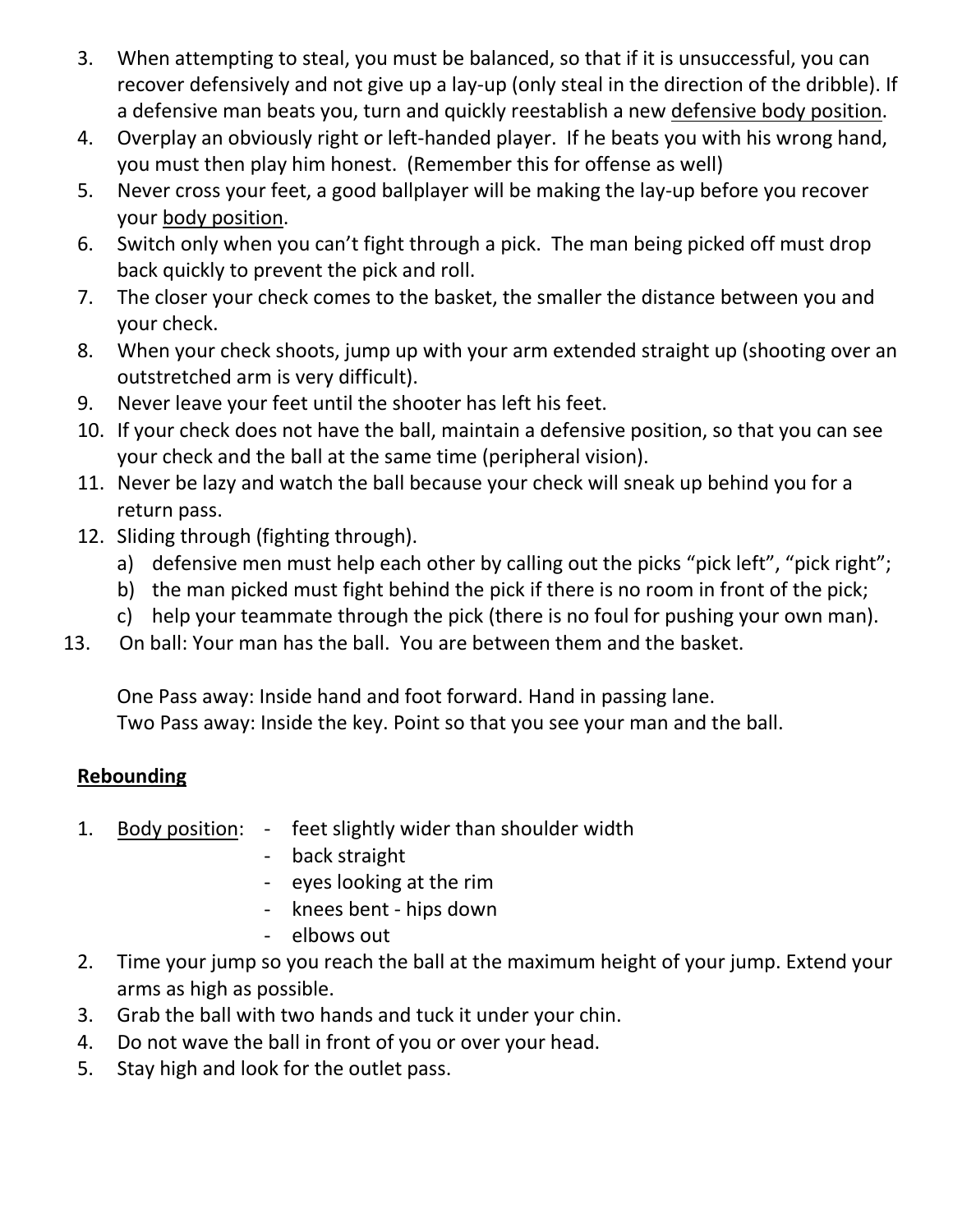## **OFFENSIVE REBOUNDING**

- 1. Anticipate the shot and try to get into rebounding position before your check does.
- 2. Place your body in the ready position for rebounding between your check and the basket if possible. Don't allow yourself to be blocked out.
- 3. If blocked out, don't jump into the defender to get the rebound, try to jump straight up and tap the ball back to yourself or go around him.

*"If there is a brick wall in front of you, it is better to go around than through."* Red Holtzman

4. Don't give up on a loose ball. The team with the most determination will usually come up with the ball.

## **GENERAL REMARKS ON REBOUNDING**

Take as much room as possible when rebounding.

*"Position is the most important consideration. Boxing out is the secret."* Red Holtzman

# **Basketball - Basic Offence**

## **A) STAGES IN PLAYING OFFENCE**

- 1. Gain possession of the ball i.e. rebound, steal OR inbound the ball
- 2. Bring the ball into the offensive zone
	- may develop into a scoring attempt (fast break)
- 3. Enter into offensive choices
	- how do I get the ball?
	- what do I do when I get the ball? (4 choices) \*See below #2

## **B) ORGANIZING OFFENSIVE MOVEMENT**

Underlying premises:

- offensive players will always see the ball, and attempt to make eye contact with the player holding the ball
- players holding the ball will face the basket in a triple threat position
- players will attempt to catch the ball within their shooting range (a threat to the defence)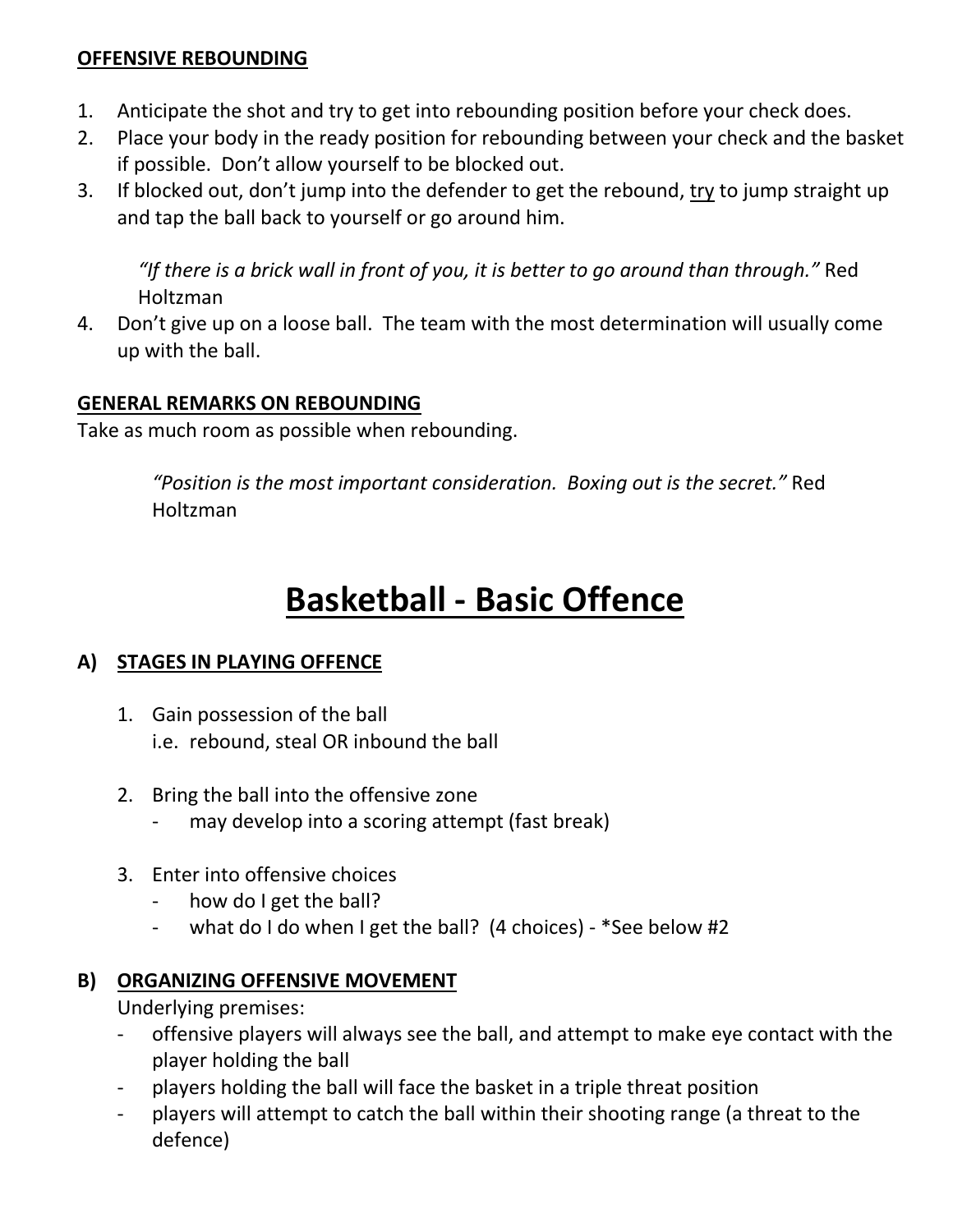- 1. How do I get the ball?
	- a) cut to the ball
	- b) cut to the basket
	- c) combination cuts i.e.: backdoor cut
- 2. What do I do when I get the ball? Exercise basic choices in priority order: **IMMEDIATELY** face the basket  $1<sup>st</sup> Choice:$  pass the ball to a teammate who is under the basket

 $2<sup>nd</sup>$  Choice: take the ball to the basket (drop step or drive by)

3<sup>rd</sup> Choice: shoot the ball

4th Choice: pass and **MOVE**.

- 3. How do I help a ball handler in trouble?
	- make myself visible by moving into an open space toward the ball.

## **Individual Skills**

These basic skills should be taught as a foundation for team offence.

- 1. Protecting the ball
- 2. Pivots, front and reverse
- 3. Movements
	- acceleration
	- change of direction
	- change of pace and direction (V cut)
- 4. Catching the ball with a: 2 foot stop, 1-2 stop.
- 5. Drop Step
- 6. Triple threat position
- 7. Triple threat and drive by
- 8. Basic shooting
	- strong hand lay up
	- set shot
- 9. 3 ways to get open and receive a pass on the wing.